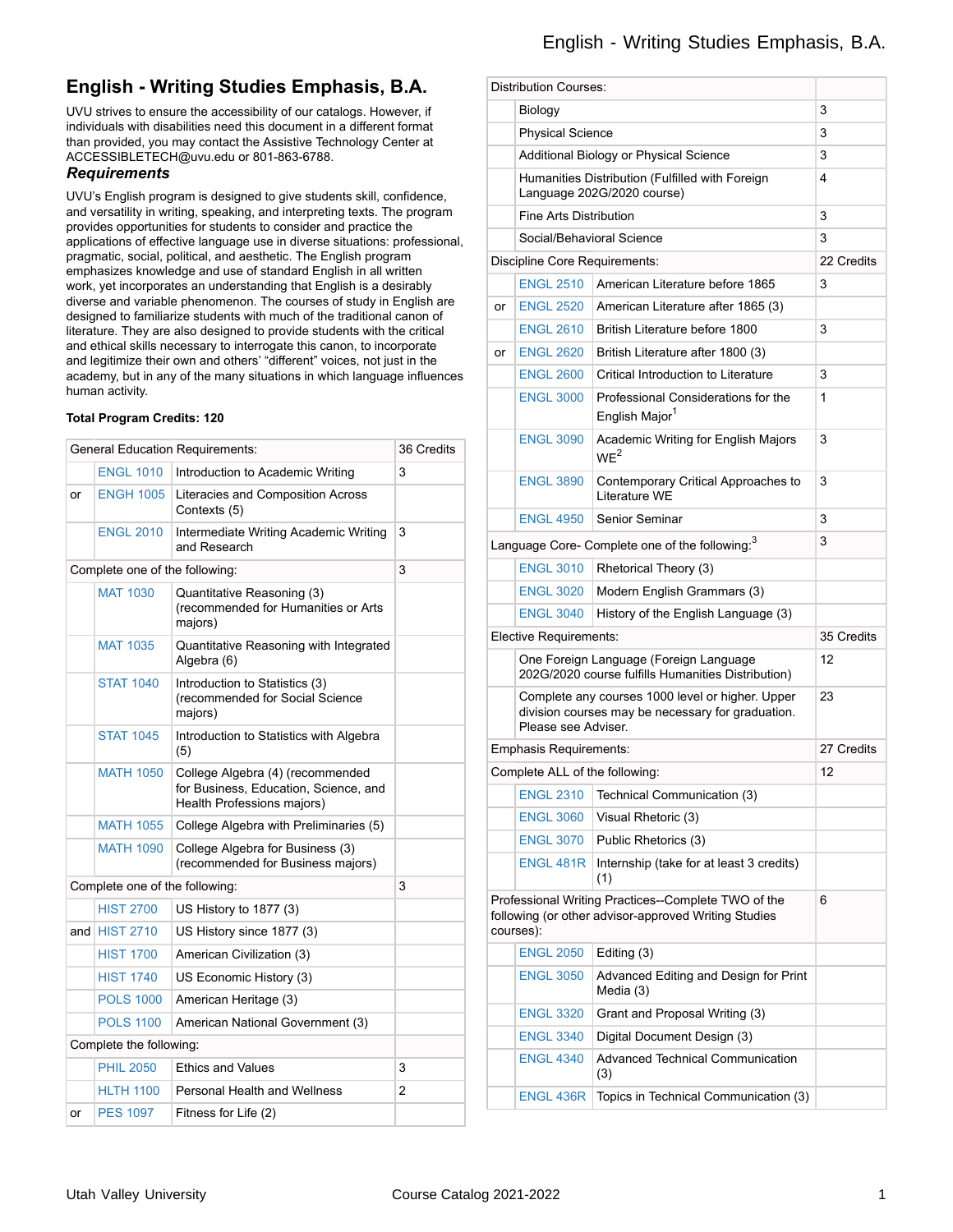## English - Writing Studies Emphasis, B.A.

|                                                                                                                                            | courses):        | Language and Cultural Rhetorics--Complete TWO of<br>the following (or other advisor-approved Writing Studies | 6 |
|--------------------------------------------------------------------------------------------------------------------------------------------|------------------|--------------------------------------------------------------------------------------------------------------|---|
|                                                                                                                                            | <b>ENGL 2030</b> | Writing for Social Change (3)                                                                                |   |
|                                                                                                                                            | <b>ENGL 3030</b> | Writing in the Disciplines (3)                                                                               |   |
|                                                                                                                                            | <b>ENGL 3085</b> | Rhetorical Approaches to Popular<br>Culture (3)                                                              |   |
|                                                                                                                                            |                  | ENGL $401R$ Topics in Rhetoric (3)                                                                           |   |
|                                                                                                                                            |                  | ENGL 4020   Multicultural Rhetorics (3)                                                                      |   |
| Complete 3 upper-division credits of ENGL<br>coursework beyond those courses taken to fulfill<br>discipline core or emphasis requirements. |                  | 3                                                                                                            |   |

#### **Graduation Requirements:**

- 1. Completion of a minimum of 120 semester credits, 40 of which must be upper division.
- 2. Overall grade point average of 2.0 (C) or above. (Departments may require a higher GPA.)
- 3. Residency hours -- minimum of 30 credit hours through course attendance at UVU, with at least 10 hours earned in the last 45 hours.
- 4. Completion of GE and specified departmental requirements.
- 5. For the BA degree, completion of 16 credit hours of course work from one language to include the 1010, 1020, 2010, and 202G/2020 levels or transferred equivalents.
- 6. No grade below C- in required courses.
- 7. Successful completion of at least one Global/Intercultural course.

#### Footnote

 $^{\text{1}}$ Should be taken early on in the student's course of study, by the junior year at the latest.

 $^2$ Should be taken early in the student's junior year, as it serves as crucial preparation for nearly all upper-division English courses.

 $^3$ Students pursuing the Writing Studies emphasis should take ENGL 3010 Rhetorical Theory.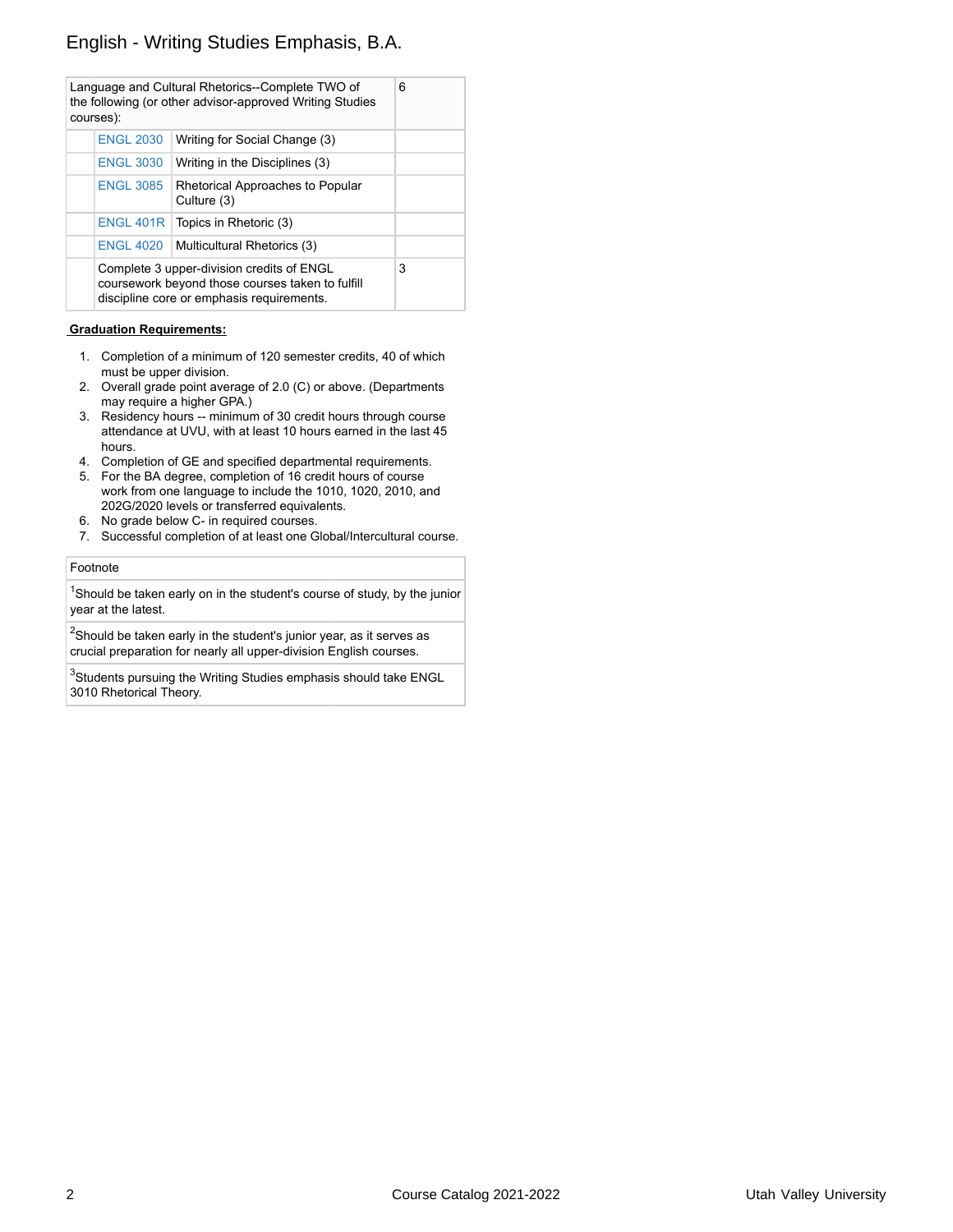### **English - Writing Studies Emphasis, B.A.** *Graduation Plan*

This graduation plan is a sample plan and is intended to be a guide. Your specific plan may differ based on your Math and English placement and/or transfer credits applied. You are encouraged to meet with an advisor and set up an individualized graduation plan in [Wolverine](http://www.uvu.edu/wolverinetrack/index.html) Track.

Milestone courses (pre-requisites for a course in one of the subsequent semesters) are marked in red and Italicized.

| Semester 1                       | Course Title                                                                        | Credit<br>Hours |
|----------------------------------|-------------------------------------------------------------------------------------|-----------------|
| ENGL 1010 or<br><b>ENGH 1005</b> | Introduction to Academic Writing<br>or Literacies and Composition Across<br>Context | 3               |
| <b>Quantitative Literacy</b>     |                                                                                     | 3               |
| Fine Arts                        |                                                                                     | 3               |
| American Institutions            |                                                                                     | 3               |
| Social/Behavioral Science        |                                                                                     | 3               |
|                                  | Semester total:                                                                     | 15              |

Notes: See Wolverine Track for a complete list of options which fulfill QL requirement, Fine Arts distribution, American Institutions distribution, and Social/Behavioral Science distribution.

| Semester 2                              | Course Title                                                         | Credit<br>Hours |
|-----------------------------------------|----------------------------------------------------------------------|-----------------|
| <b>ENGL 2010</b>                        | Intermediate Writing Academic Writing and<br>Research                | 3               |
| <b>PHIL 2050</b>                        | <b>Ethics &amp; Values</b>                                           | 3               |
| <b>Physical Science</b>                 |                                                                      | 3               |
| <b>ENGL 2510 or</b><br><b>ENGL 2520</b> | American Literature Before 1865 or<br>American Literature After 1865 | 3               |
| <b>General Elective</b>                 |                                                                      | 3               |
|                                         | Semester total:                                                      | 15              |

Notes: See Wolverine Track for a complete list of options which fulfill the Physical Science distribution.

| Semester 3                                                                                           | Course Title                                                        | Credit<br>Hours        |  |
|------------------------------------------------------------------------------------------------------|---------------------------------------------------------------------|------------------------|--|
| Biology                                                                                              |                                                                     | 3                      |  |
| <b>FNGL 2610 or</b><br><b>ENGL 2620</b>                                                              | British I iterature Before 1800 or British<br>Literature After 1800 | 3                      |  |
| <b>ENGL 2600</b>                                                                                     | Critical Introduction to Literature                                 | 3                      |  |
| <b>ENGL 3000</b>                                                                                     | Professional Considerations for the English<br>Major                | 1                      |  |
| HI TH 1100 or<br><b>PFS 1097</b>                                                                     | Personal Health & Wellness or Fitness for<br>I ife                  | 2                      |  |
| <b>General Elective</b>                                                                              |                                                                     | 3                      |  |
|                                                                                                      | Semester total:                                                     | 15                     |  |
| Notes: See Wolverine Track for a complete list of options which fulfill<br>the Biology distribution. |                                                                     |                        |  |
| Semester 4                                                                                           | Course Title                                                        | Credit<br><b>Hours</b> |  |
| <b>ENGL 2050 or</b><br><b>ENGL 3050 or</b><br><b>ENGL 3320 or</b>                                    | Professional Writing Practices course                               | 3                      |  |

ENGL 3340 or